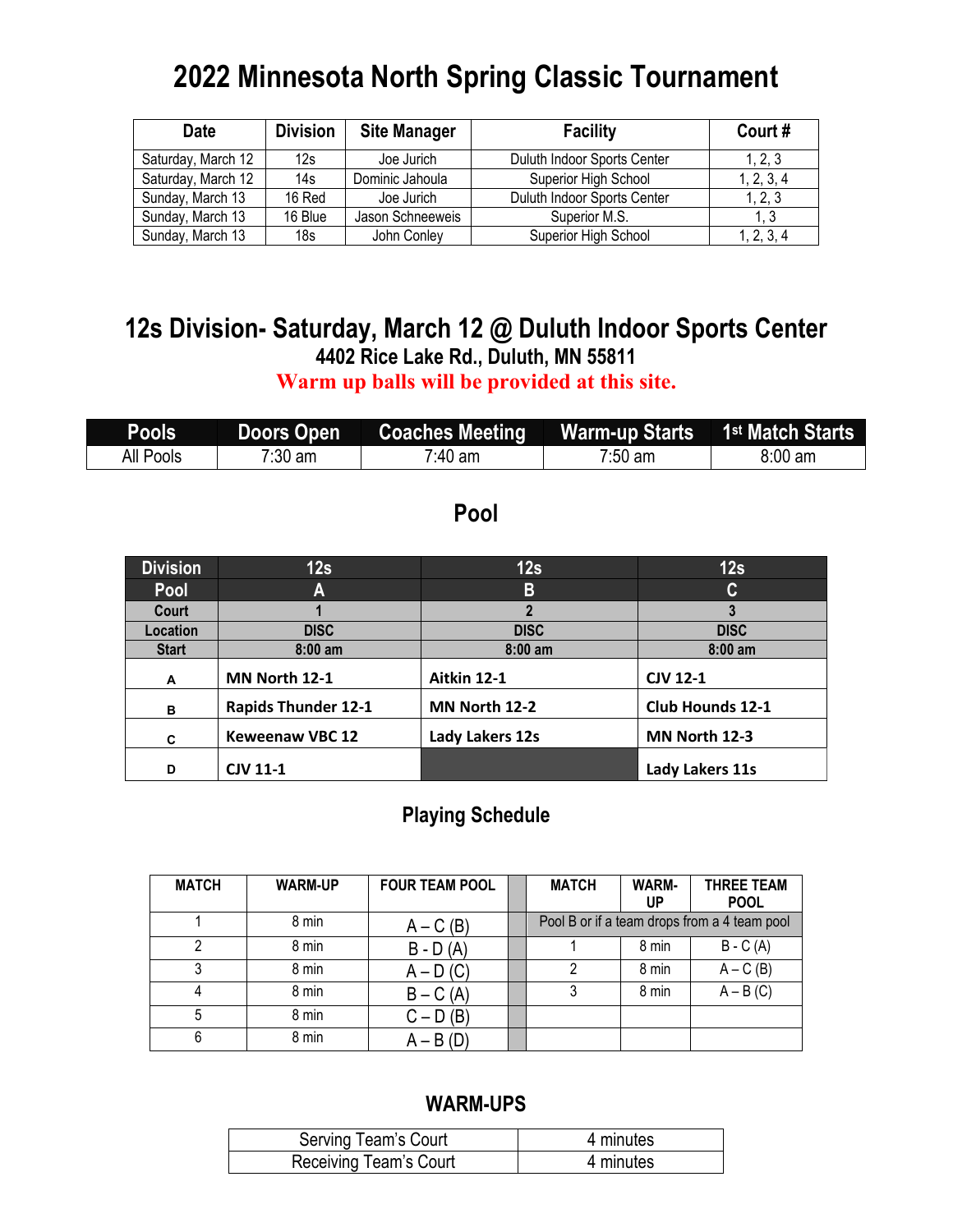# **14s Division- Saturday, March 12 @ Superior Senior H.S.**

**2600 Caitlin Ave., Superior, WI 54880**

**Warm up balls will not be provided at this site.**

| Pools            | <b>Doors Open</b> | <b>Coaches Meeting</b> | Warm-up Starts 1 <sup>st</sup> Match Starts |         |
|------------------|-------------------|------------------------|---------------------------------------------|---------|
| <b>All Pools</b> | $7:30$ am         | $7.40$ am              | $7:50$ am                                   | 8:00 am |

#### **Pools**

| <b>Division</b> | 14 <sub>s</sub>      | 14 <sub>s</sub>           | 14s                     | 14 <sub>s</sub>            |
|-----------------|----------------------|---------------------------|-------------------------|----------------------------|
| Pool            | A                    | B                         | C                       | D                          |
| Court           |                      |                           |                         |                            |
| Location        | <b>Superior H.S.</b> | <b>Superior H.S.</b>      | <b>Superior H.S.</b>    | <b>Superior H.S.</b>       |
| <b>Start</b>    | $8:00$ am            | $8:00$ am                 | $8:00$ am               | $8:00$ am                  |
| A               | Club Red 14 Red      | MN North 13-1 Navy        | MN North 14-1 Red       | <b>Club Hounds 14-1</b>    |
| B               | MN North 13-1 Red    | <b>Hibbing 14s</b>        | Lady Lakers 14s         | <b>Rapids Thunder 14-1</b> |
| C               | MN North 14-2 White  | <b>Barnum Impact 14-1</b> | <b>Club Hounds 14-2</b> | MN North 14-2 Grey         |
| D               | <b>CJV 13-1</b>      | Pine City 14s             | Aitkin 13-1             | <b>OJOV 13-1</b>           |

### **Playing Schedule**

| <b>MATCH</b> | <b>WARM-UP</b> | <b>FOUR TEAM POOL</b> | <b>MATCH</b> | WARM-<br>UP | <b>THREE TEAM</b><br><b>POOL</b>             |
|--------------|----------------|-----------------------|--------------|-------------|----------------------------------------------|
|              | 8 min          | $A - C(B)$            |              |             | Pool C or if a team drops from a 4 team pool |
|              | 8 min          | $B - D(A)$            |              | 8 min       | $B - C(A)$                                   |
|              | 8 min          | $A - D(C)$            |              | 8 min       | $A - C(B)$                                   |
|              | 8 min          | $B - C(A)$            |              | 8 min       | $A - B(C)$                                   |
| 5            | 8 min          | $C - D(B)$            |              |             |                                              |
| 6            | 8 min          | $A - B(D)$            |              |             |                                              |

| Serving Team's Court   | 4 minutes |
|------------------------|-----------|
| Receiving Team's Court | 4 minutes |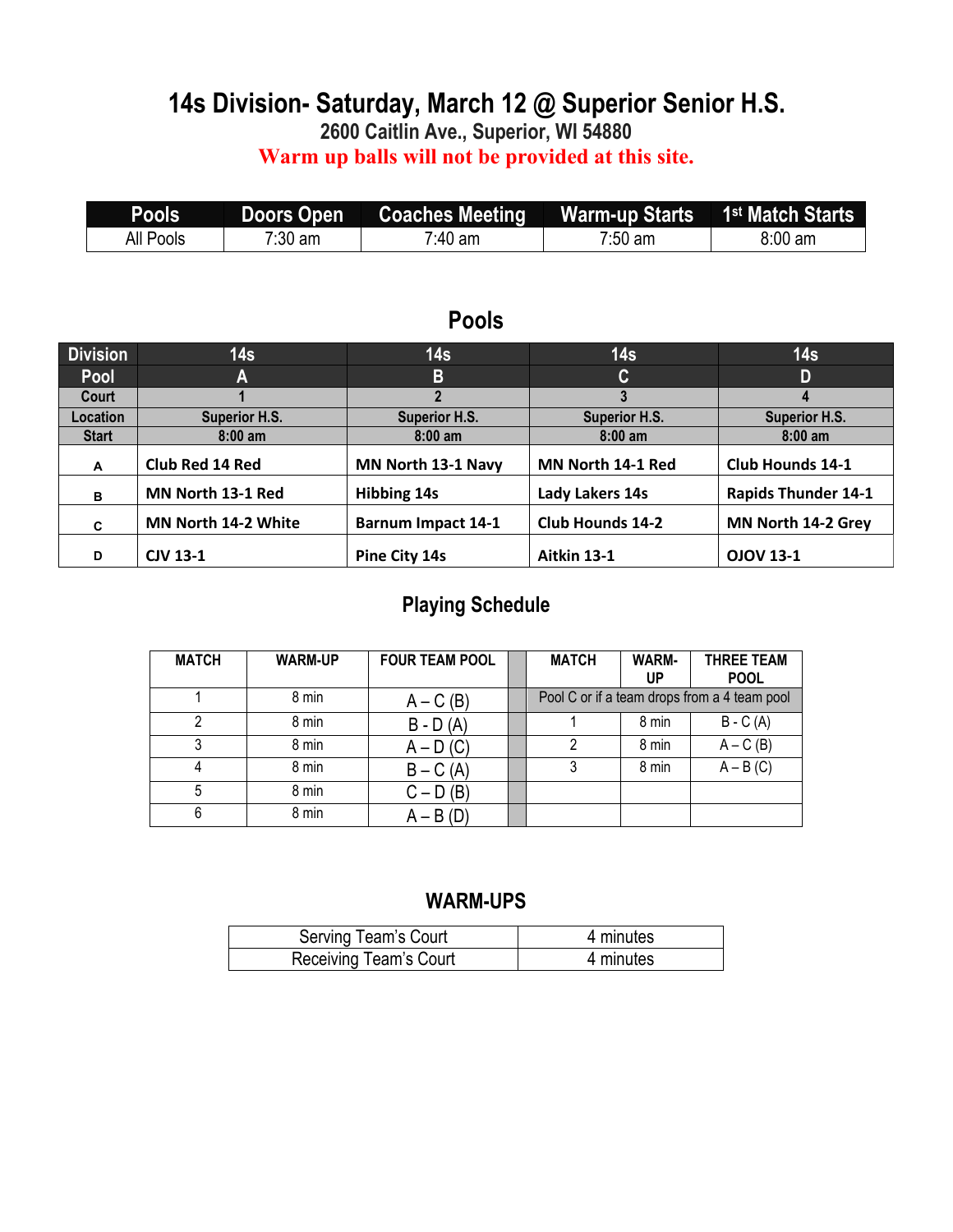# **16 Red Division- Sunday, March 13 @ Duluth Indoor Sports Center 4402 Rice Lake Rd., Duluth, MN 55811**

#### **Warm up balls will be provided at this site.**

| Pools     | Doors Open  | Coaches Meeting     | <b>Warm-up Starts</b> | 1 <sup>st</sup> Match Starts |
|-----------|-------------|---------------------|-----------------------|------------------------------|
| All pools | $7:30$ a.m. | <sup>7:</sup> 40 am | $7:50$ am             | 8:00 a.m.                    |

### **Pools**

| <b>Division</b> | 16 Red             | <b>16 Red</b>          | 16 Red                |
|-----------------|--------------------|------------------------|-----------------------|
| Pool            | A                  | B                      | C                     |
| Court           |                    | $\mathbf{2}$           |                       |
| Location        | <b>DISC</b>        | <b>DISC</b>            | <b>DISC</b>           |
| <b>Start</b>    | $8:00$ am          | $8:00$ am              | $8:00$ am             |
| A               | <b>AVC 16-1</b>    | <b>CJV 16-1</b>        | <b>Hermantown 16s</b> |
| в               | <b>Hibbing 16s</b> | MN North 15-2 White    | MN North 16-2 White   |
| C               | MN North 16-2 Grey | <b>Hermantown 15s</b>  | MN North 14-1 Red     |
| D               | Lady Lakers 15s    | <b>Keweenaw VBC 15</b> | Virginia 16-4         |

#### **Playing Schedule**

| <b>MATCH</b> | <b>WARM-UP</b> | <b>FOUR TEAM</b><br><b>POOLS</b> | <b>MATCH</b> | <b>WARM-</b><br>UP | <b>THREE TEAM</b><br><b>POOL</b>             |
|--------------|----------------|----------------------------------|--------------|--------------------|----------------------------------------------|
|              | 8 min          | $A - C(B)$                       |              |                    | Used only if a team drops from a 4 team pool |
| າ            | 8 min          | $B - D(A)$                       |              | 8 min              | $B - C(A)$                                   |
|              | 8 min          | $A - D(C)$                       |              | 8 min              | $A - C(B)$                                   |
|              | 8 min          | $B - C(A)$                       | 3            | 8 min              | $A - B(C)$                                   |
| 5            | 8 min          | $C - D(B)$                       |              |                    |                                              |
| 6            | 8 min          | $A - B(D)$                       |              |                    |                                              |

| Serving Team's Court   | 4 minutes |
|------------------------|-----------|
| Receiving Team's Court | 4 minutes |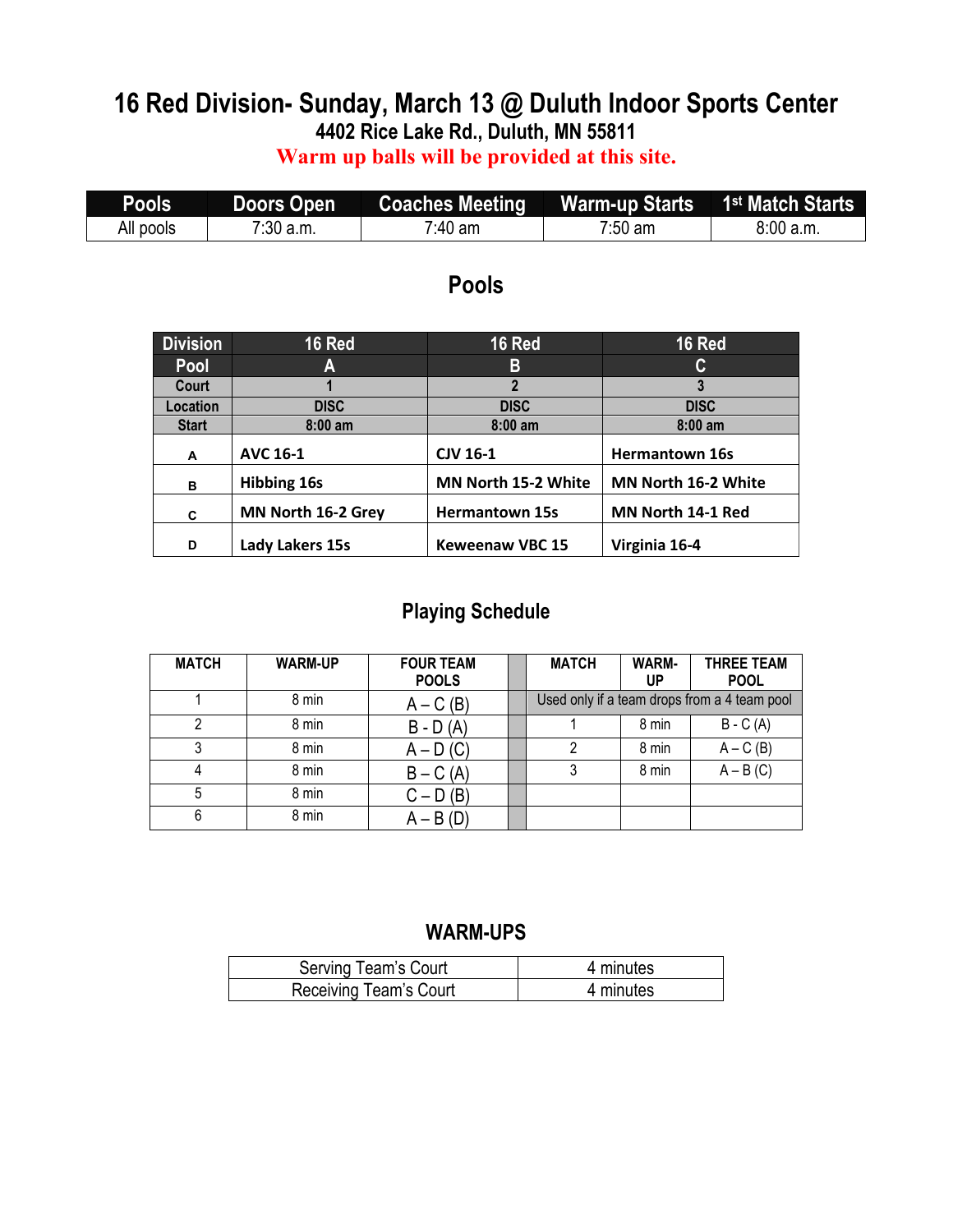### **16 Blue Division- Sunday, March 13 @ Superior Middle School 3626 Hammond Ave., Superior, WI 54880 Warm up balls will not be provided at this site.**

| Pools     | <b>Doors Open</b> |                       |           |          |
|-----------|-------------------|-----------------------|-----------|----------|
| All pools | $7:30$ a.m.       | <sup>7</sup> :40 a.m. | 7:50 a.m. | 8:00a.m. |

### **Pools**

| <b>Division</b>   | 16 Blue                    | 16 Blue                 |
|-------------------|----------------------------|-------------------------|
| Pool              | A                          | В                       |
| <b>Courts</b>     |                            |                         |
| Location          | <b>Superior M.S.</b>       | <b>Superior M.S.</b>    |
| <b>Start Time</b> | $8:00$ am                  | $8:00$ am               |
| A                 | MN North 15-1 Navy         | <b>Central Elite 16</b> |
| в                 | <b>Club Hounds 16-1</b>    | MN North 16-1 Red       |
| C                 | MN North 14-1 Navy         | MN North 15-1 Red       |
| D                 | <b>Rapids Thunder 16-1</b> | <b>Hibbing</b>          |

### **Playing Schedule**

| <b>MATCH</b> | <b>WARM-UP</b> | <b>FOUR TEAM</b><br><b>POOLS</b> | <b>MATCH</b> | WARM-<br>UP | <b>THREE TEAM</b><br><b>POOL</b>             |
|--------------|----------------|----------------------------------|--------------|-------------|----------------------------------------------|
|              | 8 min          | $A - C(B)$                       |              |             | Used only if a team drops from a 4 team pool |
|              | 8 min          | $B - D(A)$                       |              | 8 min       | $B - C(A)$                                   |
| 3            | 8 min          | $A - D(C)$                       | 2            | 8 min       | $A - C(B)$                                   |
| 4            | 8 min          | $B - C(A)$                       | 3            | 8 min       | $A - B(C)$                                   |
| 5            | 8 min          | $C - D(B)$                       |              |             |                                              |
| 6            | 8 min          | $A - B(D)$                       |              |             |                                              |

| Serving Team's Court   | 4 minutes |
|------------------------|-----------|
| Receiving Team's Court | 4 minutes |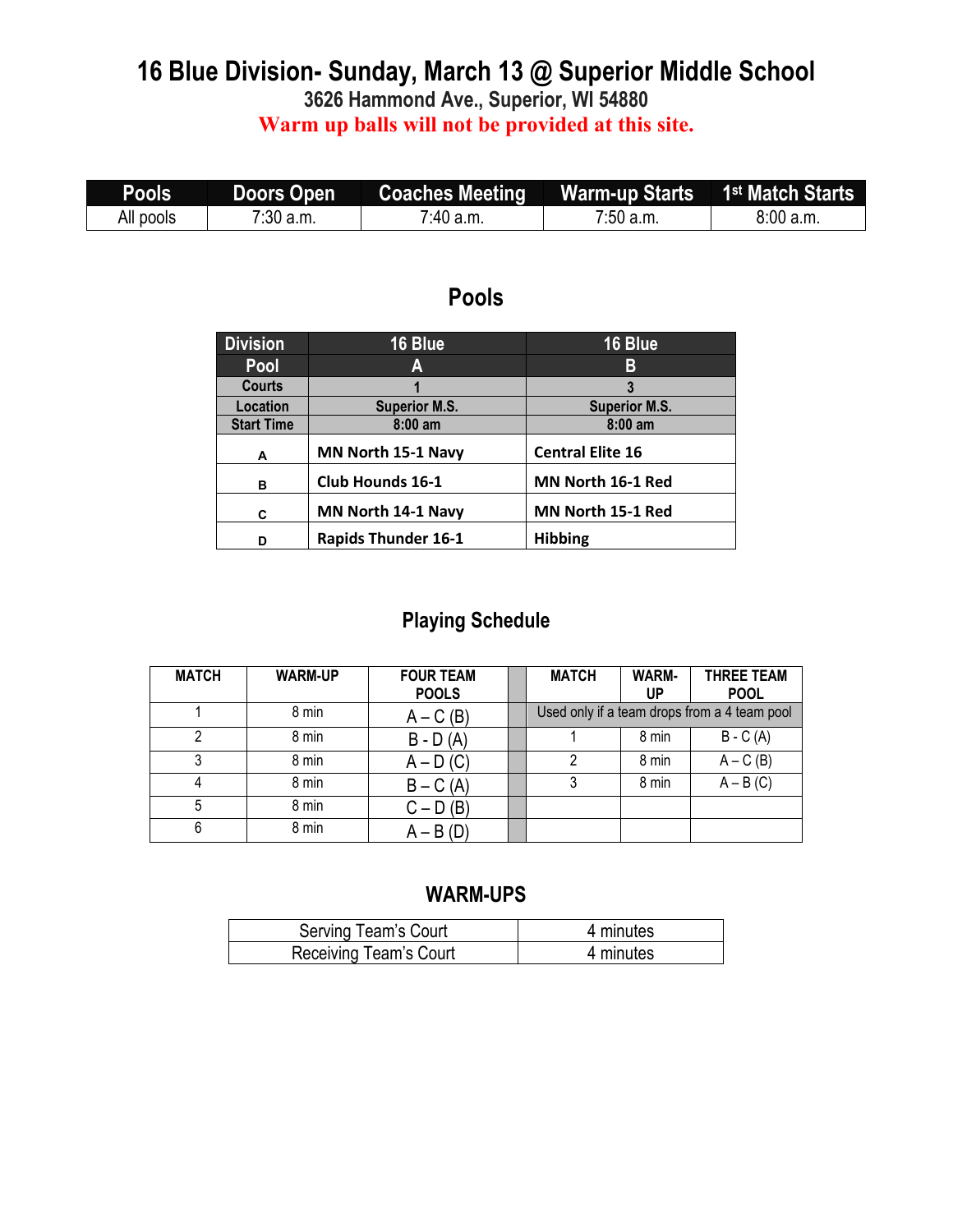### **18s Division- Sunday, March 13 @ Superior Senior H.S. 2600 Caitlin Ave., Superior, WI 54880 Warm up balls will not be provided at this site.**

| Pools <sup>1</sup> |           | Doors Open Coaches Meeting Warm-up Starts 1 <sup>st</sup> Match Starts |           |          |
|--------------------|-----------|------------------------------------------------------------------------|-----------|----------|
| All Pools          | 7:30 a.m. | $7:40$ a.m.                                                            | 7:50 a.m. | 8:00a.m. |

## **Pools**

| <b>Division</b> | 18 <sub>s</sub>             |   | 18 <sub>s</sub>             |   | 18s                         |              | 18 <sub>s</sub>             |
|-----------------|-----------------------------|---|-----------------------------|---|-----------------------------|--------------|-----------------------------|
| Pool            | А                           |   | B                           |   | C                           |              | D                           |
| <b>Courts</b>   | 1 and 2                     |   | 1 and 2                     |   |                             |              |                             |
| <b>Location</b> | <b>Superior Senior H.S.</b> |   | <b>Superior Senior H.S.</b> |   | <b>Superior Senior H.S.</b> |              | <b>Superior Senior H.S.</b> |
| <b>Start</b>    | $8:00 \text{ am}$           |   | $8:00 \text{ am}$           |   | $9:00$ am                   |              | $8:00$ am                   |
| A               | MN North 17-1 Red           | D | MN North 16-1 Navy          | A | Northern Revival 18-1       | A            | MN North 17-1 Navy          |
| в               | Central Lakes 18-Blue       | E | Keweenaw VBC 18             | B | Central Lakes 18-Red        | $\mathbf{B}$ | Rage 18                     |
| C               | Aitkin 17-1                 | Е | Barnum Impact 17-1          | C | MN North 18-2               | $\mathbf{C}$ | Club Hounds 17-1            |
|                 |                             |   |                             | D | CHS 17-1                    | D            | Virginia 18-4               |

#### **Playing Schedule**

| <b>MATCH</b>   | <b>WARM-</b> | Superior H.S. | Superior H.S.         | Superior H.S. | Superior H.S. |
|----------------|--------------|---------------|-----------------------|---------------|---------------|
|                | <b>UP</b>    | Ct.1          | Ct.2                  | Ct.3          | Ct.4          |
|                |              | Pools A and B | Pools A and B         | Pool C        | Pool D        |
|                | 8 min        | $A - F(B)$    | $D - C$ (E)           | $A - C(B)$    | $A - C(B)$    |
| $\mathfrak{D}$ | 8 min        | $B - D(A)$    | $E - C$ (F)           | $B - D(A)$    | $B - D(A)$    |
| 3              | 8 min        | $A - E(D)$    | $F - B(C)$            | $A - D(C)$    | $A - D(C)$    |
| 4              | 8 min        |               | 30 minute lunch break | $B - C(A)$    | $B - C(A)$    |
| 5              | 8 min        | $C - F(A)$    | $B - E(D)$            | $C - D(B)$    | $C - D(B)$    |
| 6              | 8 min        | $A - D(B)$    |                       | $A - B(D)$    | $A - B(D)$    |

| Serving Team's Court   | 4 minutes |
|------------------------|-----------|
| Receiving Team's Court | 4 minutes |